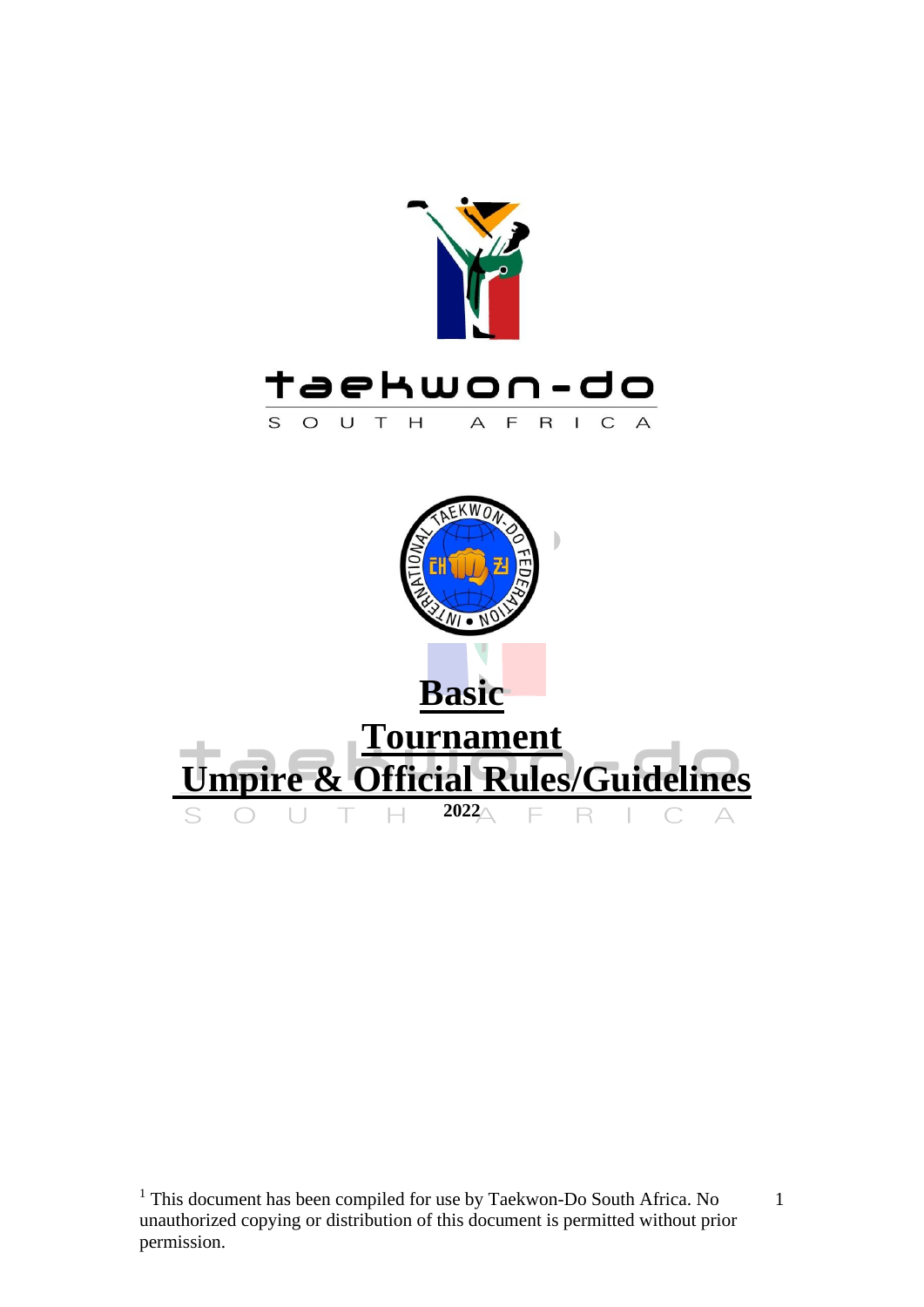# **Umpire Clothing**

Umpires and officials are to wear Navy pants, white collar shirt, Navy Tie and nonmarking sneakers (preferably white).

# **Basic Umpire rules**

Basic terminology

| Attention        |
|------------------|
| <b>Bow</b>       |
| Ready            |
| Begin            |
| Separate         |
| Continue         |
| End              |
| Red              |
| Blue             |
| <b>Stop Time</b> |
| One warning      |
| One minus point  |
|                  |
|                  |

#### **Patterns**

- Table consists of 3/5 judges, 1 jury president and 1 table assistant
- Pattern competition will require one optional pattern and two optional patterns in the final to be performed. 12yrs and below only one Optional pattern also in finals. (Can be changed without notice Tournament Committee director)
- Competitor with majority of favourable decisions wins.
- Minus points in your head, not necessarily lose if stumble of forget one move. It could still be possible to win if most techniques were far superior to the other competitor.
- No tie can be recorded by a judge. Only win or lose.  $\Box$
- Patterns will be judged on the following:
	- Technical Content
	- Power
	- Rhythm

#### **Sparring**

Sparring Senior & Veteran (17/18yrs up) Legal targets are head (front& side) and Torso (Front and side) All hand techniques (controlled with recoil) can be used.

Sparring Junior (13 to 16/17)

Legal targets are head (front& side, only head tap contact) and Torso (Front and side) All hand techniques controlled (with recoil) can be used.

<sup>1</sup> This document has been compiled for use by Taekwon-Do South Africa. No unauthorized copying or distribution of this document is permitted without prior permission.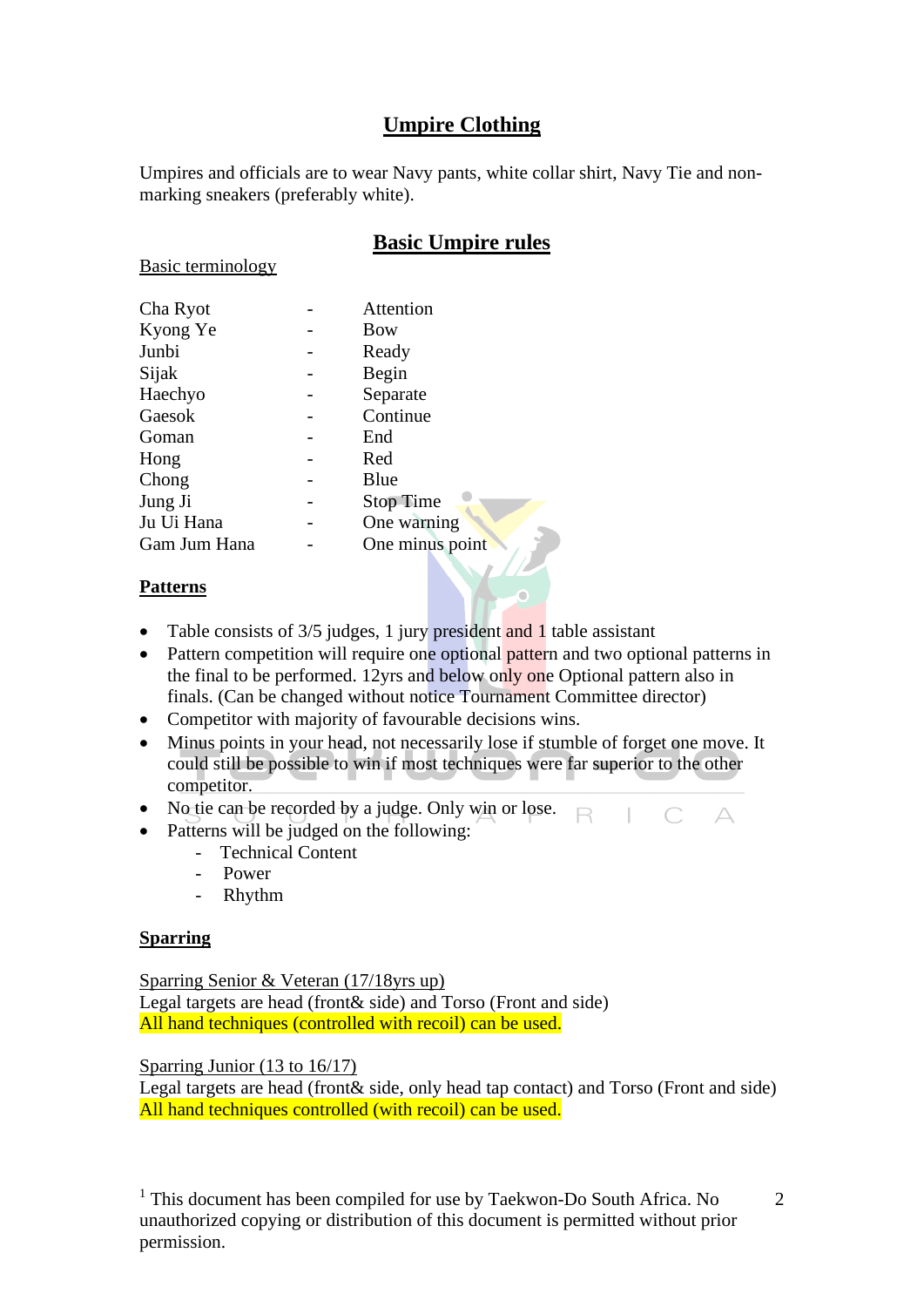#### Panther (12 below)

Legal targets are head guard (front  $&$  side, only head tap contact to forehead and side of head) and Torso (Front and side). Only **straight punches** can be used.

#### Panther (10 below)

Legal targets are Torso (front and side). Only **straight punches** can be used. **Compulsory safety equipment**

- Gloves (approved by T.C)
- Boots (approved by T.C) (If both *kids* don't have then both wear chest protectors)
- Shin Pads (approved by T.C) (Parents can allow without for *kids*)
- **Mouth Guard**
- Groin Guard (Males) (Parents can allow without for *kids)*

#### **Target Area**

- Above the waist incl above the shoulders for 11yrs up not including above shoulders for 10yrs and below.
- Trunk of the body from neck to navel (vertically) and from a line drawn vertically down from armpit to wait on each side.
- No techniques directed toward back or back of head including past the back of the ear.

#### **Points**

- 1 point
	- Hand attack mid or high section
	- Foot attack mid section
	- Jumping hand attack mid section
- 2 points
	- Jumping / flying foot attack mid section
	- S - Foot attack high section
		- Jumping hand attack high section
- 3 point
	- Jumping / flying foot attack high section

#### **Scoring Procedure**

Technique only valid when

- Correct execution at proper distance
- Dynamic with speed, power and accuracy
- Execution must be controlled and make contact to legal target area: Front and side of the Torso, front and side of the head (Past the end of the ear is back of the head and not legal , arms do not count).

R

- Our organisation allows a knock out win going **forward** or in **defence**, Provided it was a legal non excessive strike (ie, clean with recoil or clean reverse hooking/turning) intention of the attack will also be looked at. One should not be trying to knock out a person out of anger and over aggression.

<sup>1</sup> This document has been compiled for use by Taekwon-Do South Africa. No unauthorized copying or distribution of this document is permitted without prior permission.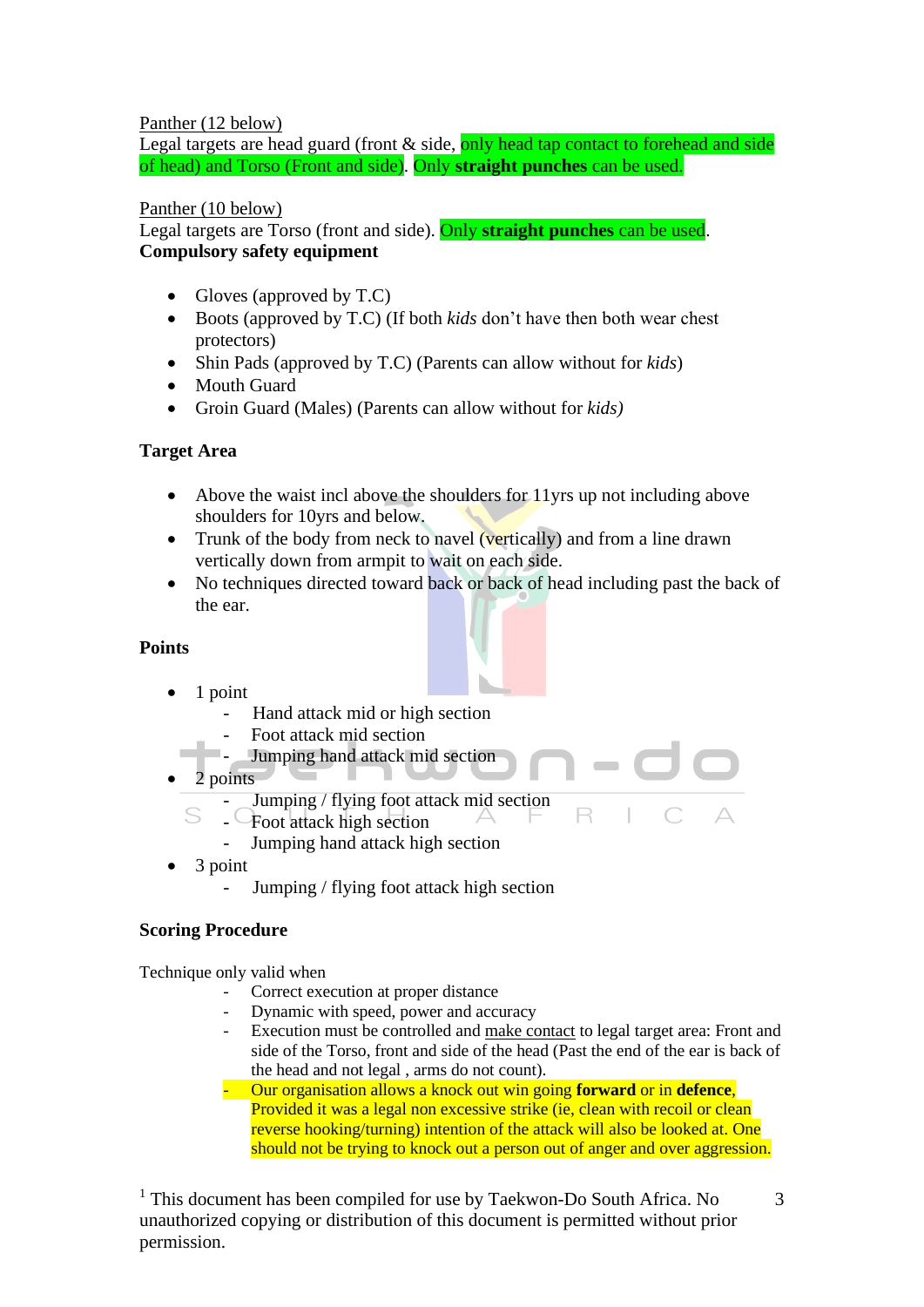This differs to many organisations who only allow if opponent is moving forward.

- If there is a flurry of multiple punches, only a maximum 2 points can be scored. Often no points are scored if both are exchanging a flurry of punches at the same time, they cancel each other out. (Wait for it to finish before awarding points.)
- There is no two punch with kick follow up rule as it is in another of the organisations.

## **Duration of bout**

- 1 x 2 min round and  $2x2$  min round in final can be changed on day by TC
- 1x1min round and 2x1 min round in final. (12 and below)
- 1 minute rest between rounds
- Winner competitor with majority favourable decisions
- In case of a tie 30 second break and 1 minute extension. If still tied Sudden death rules unlimited time and first to score a clean point wins. At least two judges must agree on a scoring point. In some cases the umpire could also get flags and be seen as a judge.

**Warnings** (Warnings are recorded at the table, not by the corner judge.)

- Attack illegal target (without injury occurring)
- Stepping out ring
- Falling intentional or not (this means no part of body touching ground except for feet)
- Holding/grabbing/pushing
- Sweeping
- Intentionally avoid sparring<br>• Pretending to gain points (ce
- Pretending to gain points (celebrating)
- Pretending being hurt after being hit
- Excessive uncontrolled strike that doesn't make contact (next one could result in fault)
- **3 warnings = 1 minus point**

**Faults** (Faults are recorded at the table, not by the corner judge.)

- Loss of temper
- Misconduct to opponent in any way
- Knee/elbow/head
- Bite/scrabble
- Attacking fallen opponent
- Uncontrolled contact
- 3 faults  $=$  disqualification

<sup>1</sup> This document has been compiled for use by Taekwon-Do South Africa. No unauthorized copying or distribution of this document is permitted without prior permission.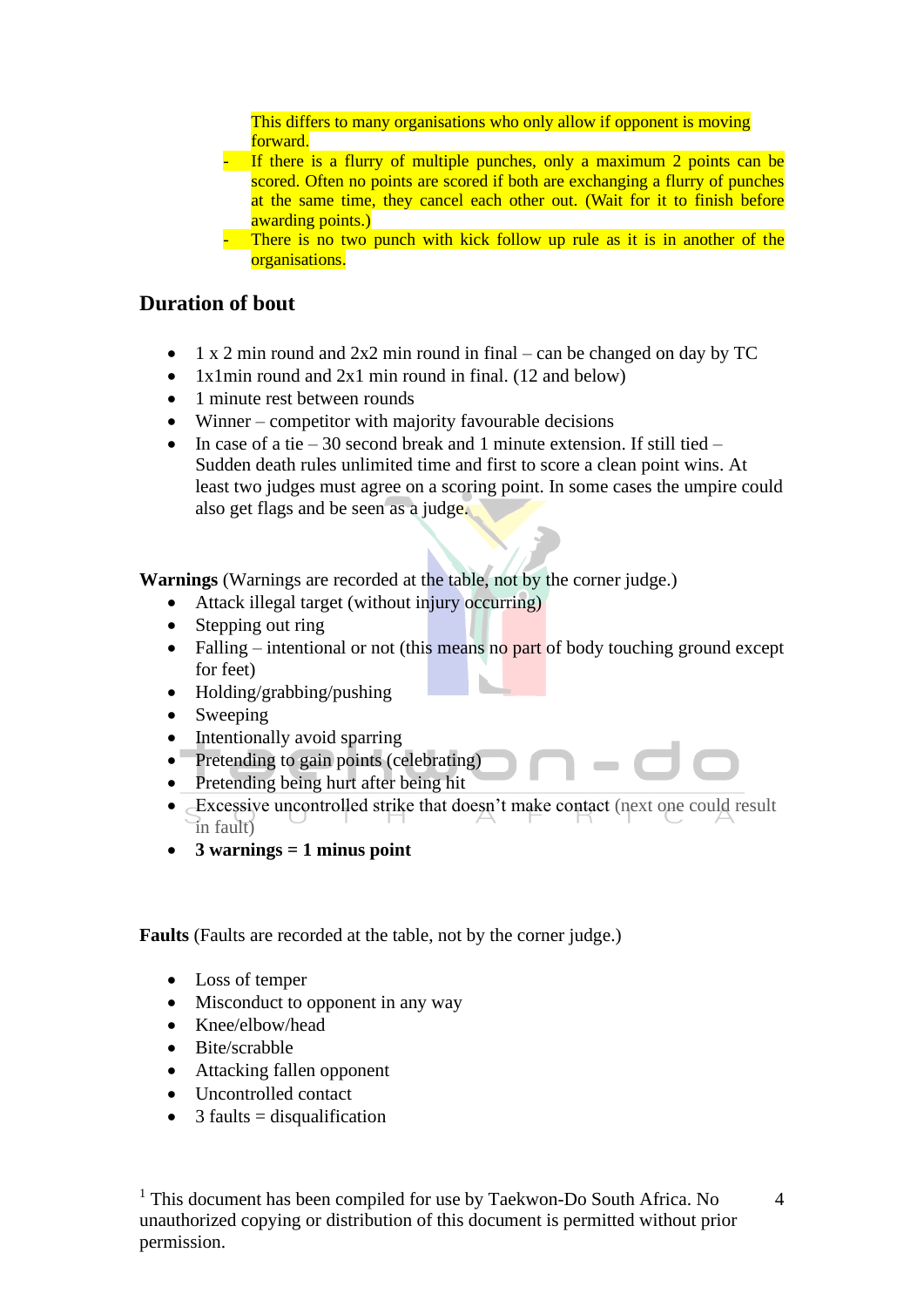#### **Disqualification**

- Misconduct to referee and not obeying instructions
- Full uncontrolled contact with bad intentions resulting in the competitor not recovering in time to continue.
- Striking illegal target with opponent unable to continue (judged by medic and director)
- 3 direct Foul minus points
- Competitor under influence of alcohol/drug

#### **Injuries**

- When competitor is injured ref must stop match and get medical assistance. Injury must be attended to and decision of continuance made in **1 minute** – no more unless allowed by the tournament director in certain cases.
- If competitor cannot continue  $-$  fight decision must be made. If competitor cannot continue due to the opponents mistake – he/she wins. If competitor is injured due to own mistake  $-$  loses. If in final bout, the points up to that point may be looked at up to that point, depending on the infraction)
- Medic decision must be made on whether competitor cannot continue for that event, whole day or whole tournament.

E

 $R \mid$ 

 $\subset$ 

• Competitor going against medics advice – disqualified

 $\Box$ 

If two competitors cannot continue at same time  $-$  go to scorecards

# **Sparring procedure**

• One competitor will wear a blue tag (Chong)

 $\top$ 

- One competitor will wear a red tag (Hong)
- Bout starts at "Sijak" and paused for infractions at "Hecho" ends at "Goman"
- Our organisation allows a knock out win going **forward** or in **defence**, provided it was a legal non excessive strike (ie, clean with recoil or clean reverse hooking/turning) intention of the attack will also be looked at. One should not be trying to knock out a person out of anger and over aggression.
- All hand techniques are allowed, provided they are controlled with a recoil. (This also inclides all types of punches as well as all parts covered with glove such as knife hand and reverse knife hand etc)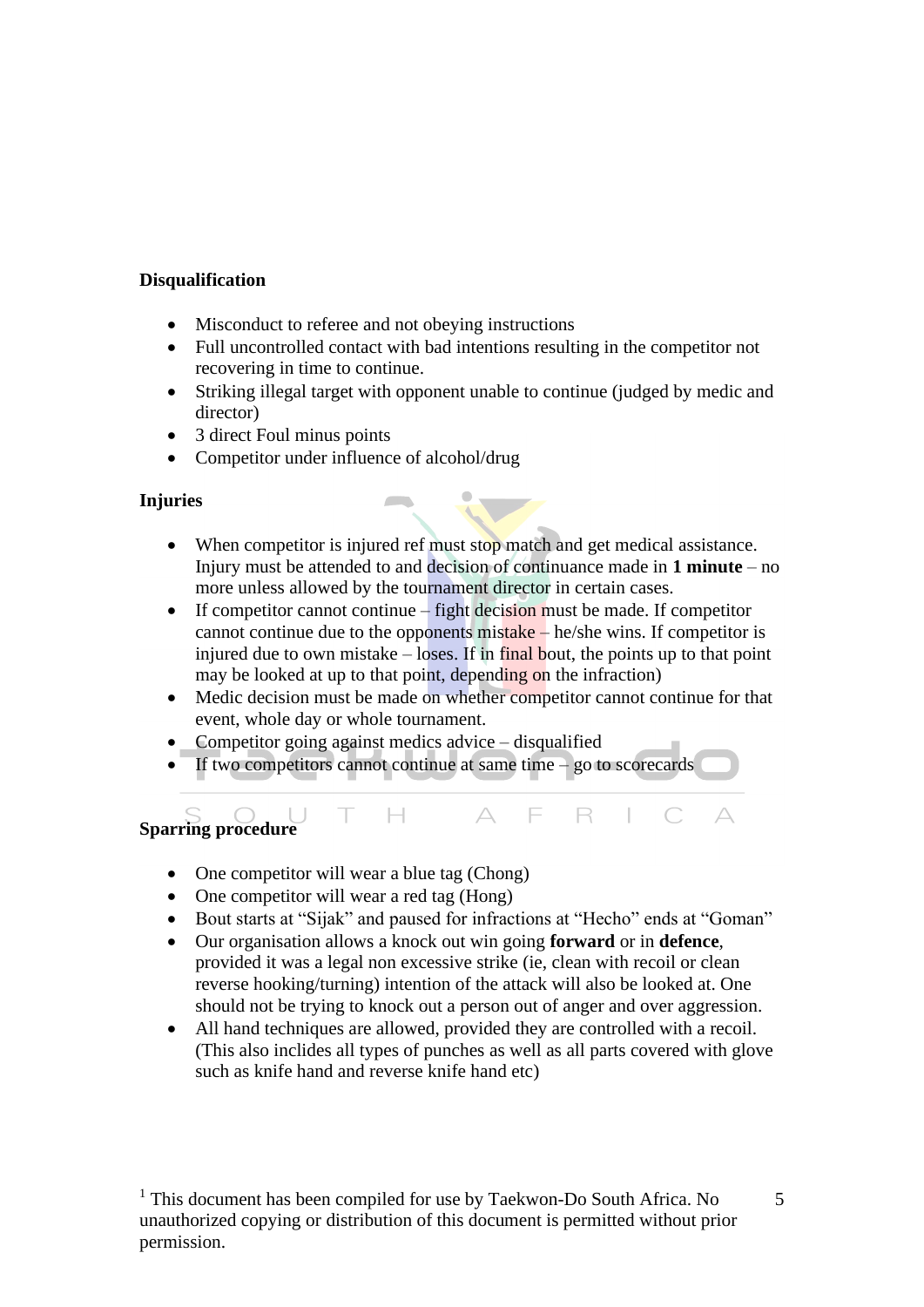## **Officials**

- 1 jury president
- 1 time keeper
- 1 recorder (Could also be time keeper)
- 1 center referee
- 4 corner judges but three could be used in certain instances.

**General weight divisions** where possible. Kids sparring is by age and where possible further broken up to fairer weights.

Teen and adult weight divisions are as follows:

Males: Micro Light (- 54kg); Light (–63kg); Middle( –71kg); Heavy (–80kg) and  $Hyper(80kg+)$ 

Females Micro Light (-52k); Light –(58kg); Middle (–70kg) and Hyper (70kg+)

## **Power Breaking**

#### **Techniques**

- Front Punch
- Knife hand (inward or outward)
- Side piercing kick
- Turning kick Reverse turning kick  $\triangle$  $\subseteq$  $\bigcap$  $\Box$ T  $\Box$ E R

#### **Procedure**

- All techniques Should start and finish in L-stance guarding block (Not disqualified if not ending in L-Stance)
- Sliding/skipping is permitted, but no hop or jump. One foot must always remain in contact with the ground
- Amount of boards will be decided by the T.C
- Only one measure is allowed. Touching the board is permitted
- Only one attempt at breaking is allowed
- Broken board  $-2$  points
- Cracked board  $-1$  point
- Tie judge will decide technique from a hat draw. Will continue until a winner is decide

<sup>1</sup> This document has been compiled for use by Taekwon-Do South Africa. No unauthorized copying or distribution of this document is permitted without prior permission.